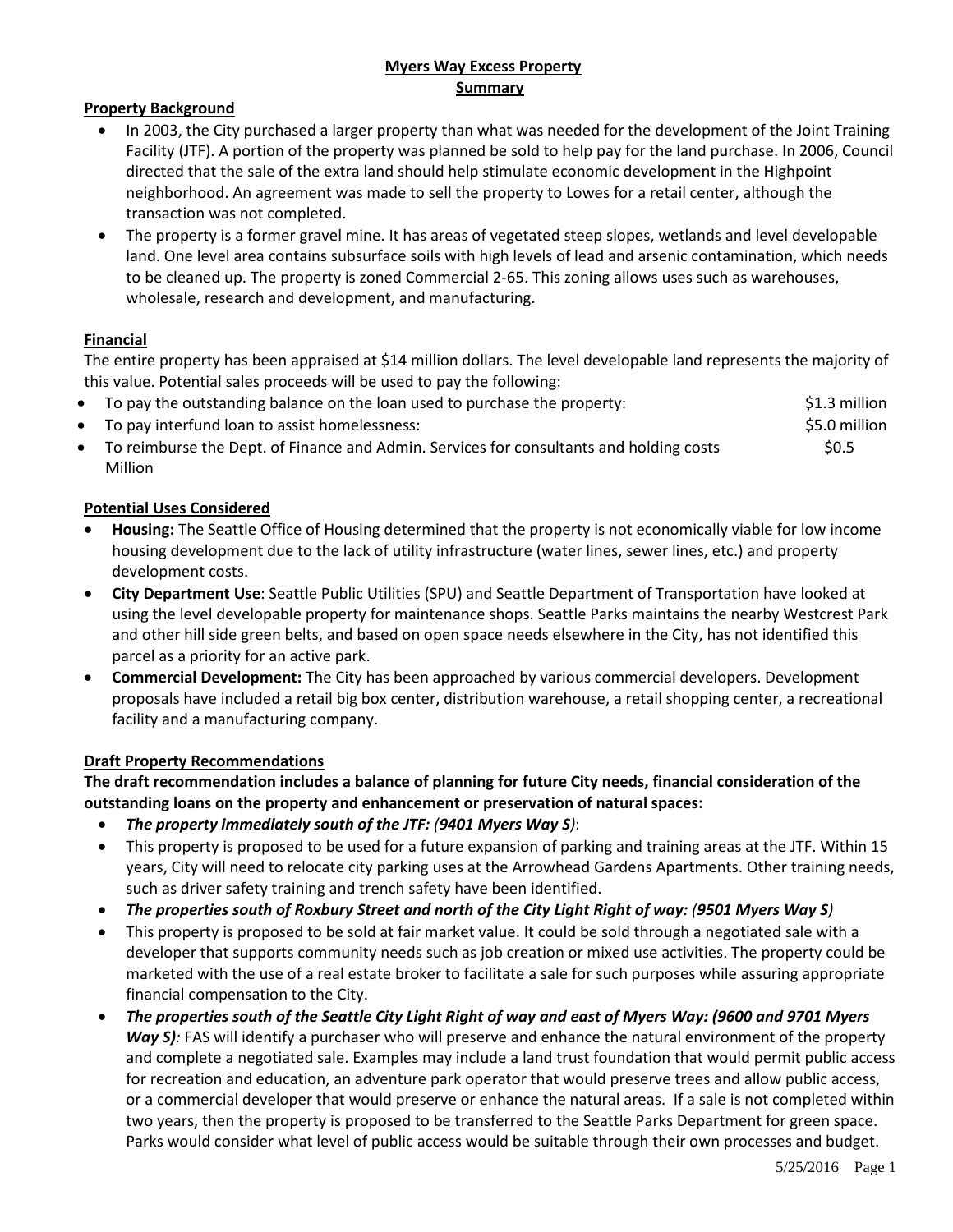# **Proposed Disposition Review Schedule**

- Public consultation and input February July, 2016
- Legislation drafted for Council review July August, 2016
- Council considers and votes on legislation September, 2016